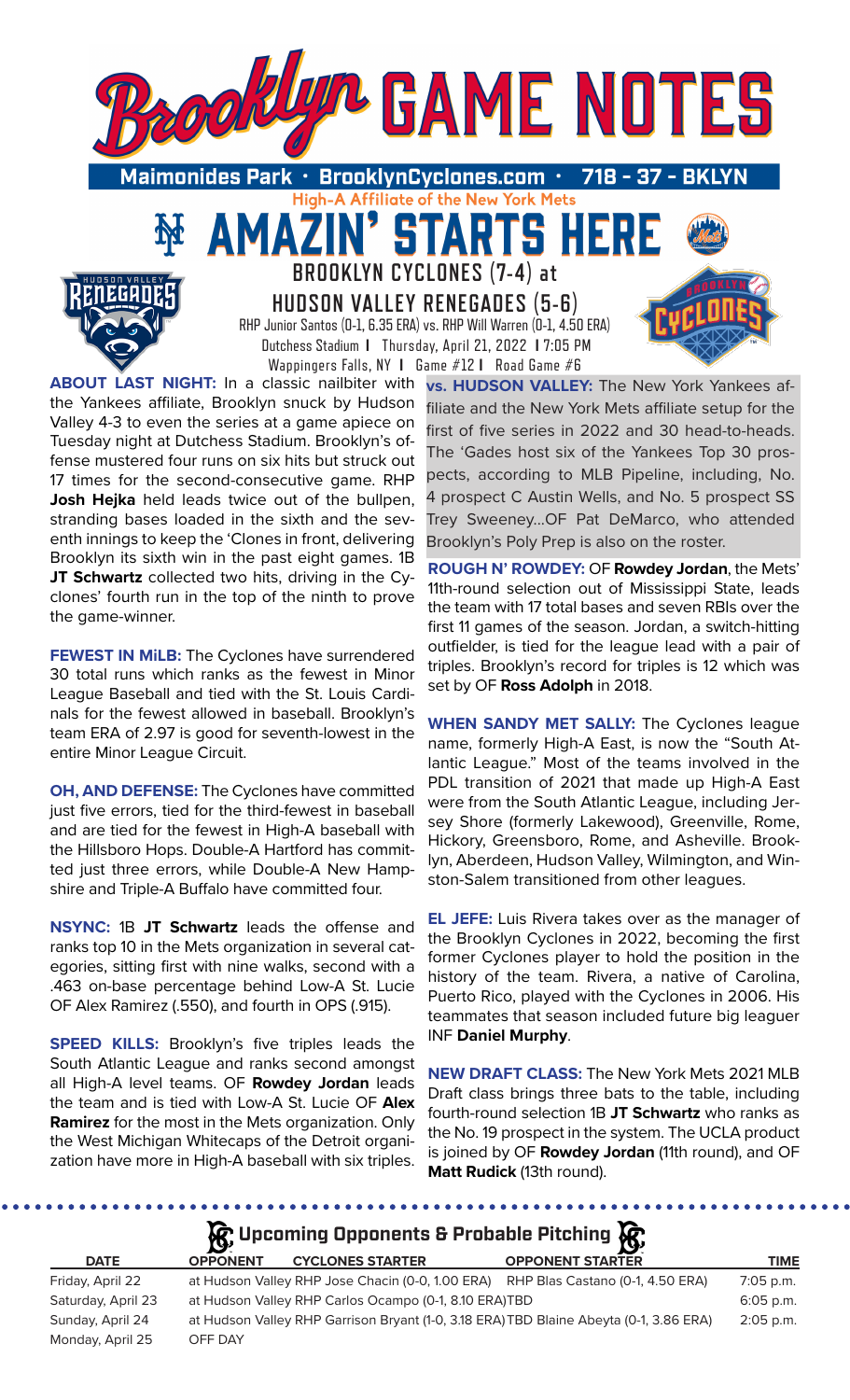### **APRIL 21 AT HUDSON VALLEY STARTING PITCHER PAGE 2**

|                                                                | #16                | <b>JUNIOR SANTOS</b>                               | <b>RHP</b> |
|----------------------------------------------------------------|--------------------|----------------------------------------------------|------------|
|                                                                | Height: 6-7        | Weight: 231                                        |            |
|                                                                | <b>Bats: Right</b> | <b>Throws: Right</b>                               |            |
|                                                                |                    | Date of Birth: August 16, 2001<br>Age: 20          |            |
| $\bullet$                                                      |                    | Hometown: Santiago, Dominican Republic             |            |
|                                                                |                    | How Obtained: Non-drafted free agent, June 2, 2018 |            |
|                                                                |                    | Repertoire: 4-seam, 2-seam, curveball, changeup    |            |
| <b>TIME OUT, Canton struple out four oursel 3.3/3 invinces</b> |                    | 2022 GAME-BY-GAME                                  |            |

**LAST TIME OUT:** Santos struck out four over 3 2/3 innings en route to the team's 4-1 victory over Jersey Shore. San- DATE tos exited in the fourth inning with his team trailing 1-0. The  $\frac{475}{4/15}$ righty has posted more walks than strikeouts so far in 2022.  **High-A Brooklyn Cyclones DATE OPP DEC IP H R ER BB K HR AVG** 4/9 @ WIL L 2.0 2 3 3 4 0 0 .286 4/15 JS 3.2 2 1 1 2 4 0 .200

**WEIRD START:** Santos struggled in his first start of 2022, lasting just two innings in Saturday's game one of a doubleheader and 5-1 loss to the Wilmington Blue Rocks on April 9. Santos' clunky start may have been affected by Friday night's postponement. Ready, warming up, and tossing in the outfield minutes before schedule first pitch on Friday, Santos had to shut it down and repeat the process on Saturday after the Cyclones-Blue Rocks game was postponed due to soft infield dirt and "wet grounds."

**OPENING DAY STARTER:** Junior Santos made Brooklyn's Opening Day start in Wilmington, Delaware on Saturday evening. It was Santos' fourth Opening Day and first Opening Day start since 2018 when he pitched for the DSL Mets against the DSL Angels. In that outing, he struck out six over three innings of one-run ball.

**HIGH-RANKING MEMBER:** Santos ranks as the top pitching prospect on the staff, ranking No. 16 according to *MLB Pipeline* and No. 17 according to *Baseball America*.

**BREAKOUT:** The 20 year old pitched with Low-A St. Lucie in 2021, tossing 96 innings which doubles the workload he turned in in 2019 (40.2 IP) and 2018 (45). This season marks the second full season assignment for the righty.

**VALUED MEMBER:** Santos signed with the Mets in 2018 for \$275,000 out of Santiago in the Dominican Republic.

| K%           | BB%                                    | HR/9       |
|--------------|----------------------------------------|------------|
| 15%          | 23%                                    | 0.00       |
| <b>BABIP</b> | GB%                                    | <b>FIP</b> |
| .250         | 56.3%                                  | 5.78       |
|              | <b>SANTOS' SEASON AND CAREER HIGHS</b> |            |

| 2022 Season                   |                              | Career                      |
|-------------------------------|------------------------------|-----------------------------|
| 4 (4/15 vs. Jersey Shore)     | <b>Strikeouts</b>            | 7 (8/25/21 vs. Daytona)     |
| None                          | <b>Double Digit K Games</b>  | None                        |
| 2 (2x, 4/15 vs. Jersey Shore) | <b>High Hits, Game</b>       | 9 (9/15/21 vs. Jupiter)     |
| None                          | High HR, Game                | 2 (4x, 8/25/21 vs. Daytona) |
| 3 (4/9 at Wilmington)         | <b>High Runs, Game</b>       | 7 (6/24/21)                 |
| 4 (4/9 at Wilmington)         | <b>High Walks, Game</b>      | 6(8/18/19)                  |
| 3.2 (4/15 vs. Jersey Shore)   | <b>Innings Pitched, Game</b> | 7 (2x, 9/8/21)              |
| None                          | <b>Complete Games</b>        | None                        |
| None                          | <b>Shutouts</b>              | None                        |

|             | <b>CATCHER ERA</b> |    |     |      |  |  |  |  |  |  |  |
|-------------|--------------------|----|-----|------|--|--|--|--|--|--|--|
| <b>NAME</b> | G                  | ER | INN | ERA  |  |  |  |  |  |  |  |
| Gaddis      |                    | 9  | 32  | 2.53 |  |  |  |  |  |  |  |
| Mena        | 3                  | 5  | 26  | 1.73 |  |  |  |  |  |  |  |
| O'Neill     |                    | 15 | 30  | 4 50 |  |  |  |  |  |  |  |

|                |   | CYCLONES STARTING PITCHER BREAKDOWN                   |     |         |
|----------------|---|-------------------------------------------------------|-----|---------|
| <b>STARTER</b> |   | <b>GS Quality StartsRun SupportRS/Start BC Record</b> |     |         |
| Acosta         |   |                                                       | 3.0 | $0 - 2$ |
| Bryant         |   | 5                                                     | 2.0 | $1 - 0$ |
| Chacin         | O | 6                                                     | 3.0 | $2 - 0$ |
| Griffin        |   |                                                       | 4.0 | $1 - 0$ |
| Ocampo         | O |                                                       | 3.5 | $1 - 1$ |
| Rojas          |   | ห                                                     | 6.0 | $1 - 0$ |
| Santos         |   | 5                                                     | 25  | $1 - 1$ |

| W-L   | <b>ERA</b> | ΙP  | н  | R                  | ER | BB |     | HR |  | W-L                                                     | <b>ERA</b> | ΙP                                    | н   | R       | ER | BB |     | HR | <b>AVG</b> |
|-------|------------|-----|----|--------------------|----|----|-----|----|--|---------------------------------------------------------|------------|---------------------------------------|-----|---------|----|----|-----|----|------------|
| 1-3   | 4.79       |     |    | 20                 | 19 | 21 | 39  |    |  | $5-1$                                                   | 1.98       | 50.0                                  | -31 |         |    | 21 | 56  |    | .174       |
| $6-1$ | .72        | 521 | 34 | 10                 | 10 | 26 | -64 |    |  | $2-3$                                                   | 4.26       | 38.0                                  | -31 | 18      | 18 | 26 | 47  |    | .223       |
| 7-4   | 2.97       |     |    | 30                 | 29 | 47 | 103 |    |  | 7-4                                                     | 2.97       |                                       |     | 30      | 29 | 47 | 103 | 3  | .196       |
|       |            |     |    |                    |    |    |     |    |  |                                                         |            |                                       |     |         |    |    |     |    |            |
|       |            |     |    | 35.2 28<br>88.0 62 |    |    |     |    |  | <b>AVGI</b><br>214 HOME<br>183 ROAD<br><b>196 TOTAL</b> |            | BROOKLYN CYCLONES PITCHING BREAKDOWN. |     | 88.0 62 |    |    |     |    |            |

**BULLPEN NOTES**

-Brooklyn's bullpen has struck out 64 over 52.1 innings to start the season, allowing just 10 runs (1.72 ERA) with a 30% strikeout rate and 12% walk rate.

- Relievers RHP Josh Hejka, RHP Colby Morris, RHP Hunter Parsons, RHP Evy Ruibal, and RHP Reyson Santos are all returners to the Cyclones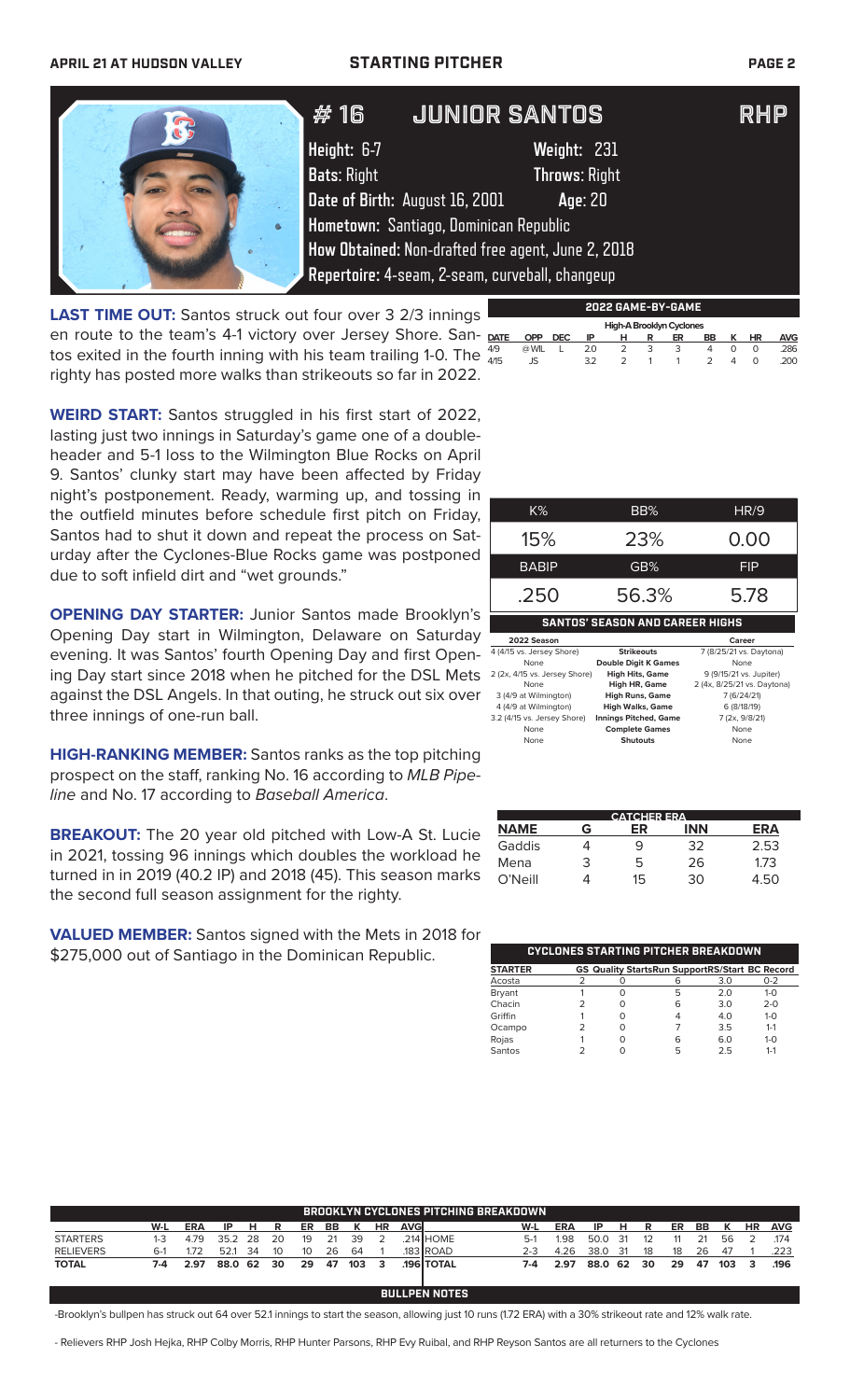### **APRIL 21 AT HUDSON VALLEY BATTING PAGES PAGE 3 # 7 JOSE MENA - C .286, 0 HR, 0 RBI, .343 wOBA, wRC+ 96 Last Game: DNP Home:** 3-8 **Last HR: Season High, Hits:** 2 (4/17 vs. JS)<br> **RISP:** 1-5 **Road:** 1-3 **Road: 1-3 Multi-Hit Games:** 1 (4/17 vs. Jersey Shore) **Season High, Runs:** 1 (4/15 vs. JS)<br> **Streak:** 2 G (3-8) **vs. JS RISP:** 1-5 **Road:** 1-3 **Multi-Hit Games:** 1 (4/17 vs. Jersey Shore) **Season High, Runs:** 1 (4/15 vs. JS) **Streak:** 2 G (3-8) **vs. JS:** 3-8 **Multi-RBI Games: Season High, RBI:** 1 (4/17 vs. JS) **Season High, SB:**  • Enters his seventh season with the Mets organization… Played in 31 games across High-A Brooklyn and AA Binghamton in 2021 • Won the NYPL Title with Brooklyn in 2019 • Born in Cotui, Dominican Republic…One of the oldest cities in Americas, founded in 1505…Average temperature in 90 degrees. • Signed as an International free agent on June 22, 2016… **Last Game: DNP Home: 2-9 Last HR: Last HR: Season High, Hits:** 1 (2x, 4/17 vs. JS)<br> **RISP:** 0-4 **Road: Righ, Runs: Righ, Runs: Righ, Runs: RISP:** 0-4 **Righ, Runs: Righ, Runs: Righ, Runs: Righ, Runs: RISP:** 0-4 **Road: Multi-Hit Games: Season High, Runs: Season High, RBI:** 1 (4/17 vs. JS) **Season High, SB:**  • Enters his fourth year with the Mets organization in 2022… Split the 2021 season between Low-A St. Lucie and High-A Brooklyn…drove in 19 runs in 44 games between the two levels • Selected by the Mets in the 18th round in the 2019 MLB Draft…Played 40 games with ROA Kingsport in 2019 • Starred at North Florida…2019 ASUN Baseball Scholar Athlete of the Year…Set the UNF career stolen base record…11th outfielder drafted in school history. **# 20 TANNER MURPHY - OF .222, 0 HR, 1 RBI, .256 wOBA, wRC+ 43 # 1 NIC GADDIS - C/3B .160, 0 HR, 2 RBI, .234 wOBA, wRC+ 32 Last Game:** 0-3, BB, R<br>**RISP:** 1-9 **Road:** 0-12 **Road:** 0-12 **Home:** 4-13 **Homes:** 1/4/16 vs. JS G2) **Season High, Hits:** 2 (4/16 vs. JS G2) **RISP:** 1-9 **Road:** 0-12 **Multi-Hit Games:** 1 (4/16 vs. JS G2) **Season High, Runs:** 2 (4/16 at JS G2) **Multi-RBI Games: 1 (4/15 vs. Jersey Shore) Season High, SB:**  • Enters his fourth year in the Mets organization...Made stops in Low-A St. Lucie, High-A Brooklyn, and Double-A Binghamton in 2021…totaled 48 games. • Returns to Coney Island where he was a member of the 2019 Cyclones for 15 games before being transferred to the GCL Mets. • Hit a combined .192 across 40 games in 2019 with Brooklyn and the GCL Mets • Drafted by the Mets in the 16th round of the 2019 MLB Draft out of Jacksonville State...Hails from Trenton, GA. **Last Game:** 1-3, 2B, 2 BB, 2 SB **Home:** 6-24 **Last HR: Season High, Hits:** 2 (4/16 vs. JS) **RISP:** 4-12 **Road:** 4-15 **Multi-Hit Games:** 1 (4/16 vs. Jersey Shore G1) **Season High, Runs:** 1 (3x, 4/19 at HV) **Streak: 1 G, 2 G, 2 G, 2 G, 2 G, 2 G, 2 G, 2 H)**<br> **RISP:** 4-12 **Road:** 4-15 **Multi-Hit Games:** 1 (4/16 vs. Jersey S<br> **Streak:** 1 G (1-3) **vs. HV:** 1-7 **Multi-RBI Games:** 2 (4/16 vs. JS - G1) **Season High, SB:** 2 (4/20 at HV) • Enters second year with the Mets organization…Selected in the 11th Round in the 2021 MLB Draft out of Mississippi State • Appeared in 30 games with Low-A St. Lucie in 2021…Drove in 13 runs with five extra-base hits… • Won the 2021 College World Series with Mississippi State….Named to the College World Series All-Tournament Team…Second-Team All-SEC selection…One of five Bulldogs selected in the 2021 MLB Draft…Born William Kevin Jordan. **# 26 ROWDEY JORDAN - OF .256, 0 HR, 7 RBI, .366 wOBA, wRC+ 113 Last Game:** 0-4, 3 K **Home:** 5-12 **Last HR:** 4/17 vs. Jersey Shore **Season High, Hits:** 2 (2x, 4/15 vs. JS) **RISP:** 4-12 **Road:** 2-12 **Multi-Hit Games:** 2 (4/15 vs. Jersey Shore) **Season High, Runs:** 1 (4/17 vs. JS) AND THE MULTI-LAND MULTI-LAND MULTI-LAND MULTI-LAND MULTI-LAND MULTI-RBI Games:<br>
vs. HV: 1-7 **Multi-RBI Games: Season High, RBI:** 1 (3x, 4/19 at HV)<br> **Season High, SB:** 1 (3x, 4/19 at HV) **Season High, SB:** 1 (3x, 4/19 at HV) • Enters his second season as a member of the Mets organization… Played 2021 season with Low-A St. Lucie…batted .250 with seven home runs in 74 games • Played collegiately at California…dual sport athlete competing in football and baseball…Played in 10 games with two starts at QB for Cal in 2018…threw for two touchdowns, while running for four more Signed as a non-drafted free agent on June 18, 2020 with the New York Mets • Drafted by the Miami Marlins in the 26th round (771st overall) in the 2019 MLB Draft but did not sign **# 12 BRANDON McILWAIN - OF**<br> **141** Last Game: 0-4, 3 K **Home: 5-12**<br> **141** RISP: 4-12 Season High, Hits: 2 (2x, 4/15 vs. Js)<br>
RISP: 4-12 RISP: 4-12 Road: 2-12 Multi-Hit Games: 2 (4/15 vs. Jersey Shore) Season High, Runs: **Last Game:** DNP **Home:** 0-5 **Last HR: Season High, Hits:** 2 (4/19 at HV) **RISP:** 0-3 **Road:** 2-5 **Multi-Hit Games: Season High, Runs:** 1 (4/19 at HV) **Streak:** 1 G (2-4) **vs. HV:** 2-4 **Multi-RBI Games: Season High, RBI: Season High, SB:**  • Enters his fourth year in the Mets organization...Enters his first year in High-A after spending 2021 with the Low-A St. Lucie Mets • Hit .187 with Low-A St. Lucie in 52 games with a .401 on-base percentage...has had a .405 career on-base percentage in 85 professional games • Drafted by the Mets in the 20th round of the MLB Draft out of the University of Pennsylvania. • Named Unanimous First-Team All-Ivy in 2019 **# 15 MATT O'NEILL - C .200, 0 HR, 0 RBI, .322 wOBA, wRC+ 83 # 9 JAYLEN PALMER - INF/OF .174, 0 HR, 0 RBI, .262 wOBA, wRC+ 49 Last Game:** 0-4, R, SB **Home: 3-5 Last HR: Season High, Hits:** 2 (4/13 vs. JS)<br> **RISP:** 0-5 **Season High, Runs: 1** (4/20 at HV **RISP:** 0-5 **Road:** 1-18 **Multi-Hit Games:** 1 (4/13 vs. Jersey Shore) **Season High, Runs:** 1 (4/20 at HV) **Season High, Runs: 1 (4/20 at HV)**<br>**Season High, Runs: 1 (4/20 at HV)**<br>**Season High, RBI: 1 (4/10 at WIL) Season High, SB:** 1 (2x, 4/20 at HV) • Enters his fifth year in the Mets organization...No. 14 prospect in the Mets system, according to *MLB Pipeline*...Experienced first full season in 2021, playing 66 games with Low-A St. Lucie before an August promotion to High-A to play 39 games with Brooklyn • Spent 2018 and 2019 with short season teams in the GCL and Kingsport • Drafted in the 22nd round of the 2018 MLB Draft out of Holy Cross (NY) High School in Flushing as one of four ever in school history to be drafted directly from high school...\$200K signing bonus **# 4 JOSE PEROZA - INF .176, 0 HR, 3 RBI, .179 wOBA, wRC+ -2 Last Game:** 0-4 **Home:** 3-16 **Last HR: Season High, Hits:** 2 (4/17 vs. JS) **RISP:** 2-9 **Road:** 3-18 **Multi-Hit Games:** 1 (4/17 vs. Jersey Shore) **Season High, Runs:** 2 (4/17 vs. JS) **Streak: vs. HV:** 1-8 **Multi-RBI Games: Season High, RBI:** 1 (3x, 4/17 vs. JS) **Season High, SB:**  • Enters his seventh year in the Mets organization...Advanced to Low-A St. Lucie in 2021 slashing .274/.404/.442…Spent the final 38 games of the season with the Cyclones, where he hit five home runs • Ranked as the No. 19 prospect in the Mets farm system, according to *Baseball America* and the No. 29 prospect according to *MLB Pipeline* Part of Brooklyn's 2019 New York-Penn League Championship Team. • Signed as non-drafted international free agent signing on July 2, 2016 from Venezuela. **# 2 WILMER REYES - UTL .195, 0 HR, 1 RBI, .236 wOBA, wRC+ 33 Last Game:** 1-4, R **Home:** 4-22 **Last HR: Season High, Hits:** 2 (4/12 vs. JS) **RISP:** 2-15 **Road:**  $4-19$  **Road:**  $4-19$  **Multi-Hit Games:** 1 (4/12 vs. Jersey Shore) **Streak:** 2 G (2-9) **vs. HV:** 4-19 **Multi-RBI Games:** 1 **Season High, RBI:** 1 (4/19 at HV) **Season High, SB:** 1 (4/9 at WIL G1)

• Enters his seventh year in the Mets organization...Won a New York-Penn League title with Brooklyn in 2019 • Reinstated to Brooklyn from rehab assignment with FCL Mets late in 2021 when SS Ronny Mauricio and OF Antoine Duplantis were promoted to Double-A

Binghamton. • Hit .323 with a .350 on-base percentage in 2019 as the top hitter on the 2019 NYPL Champion Brooklyn Cyclones

23 year old hails from Mao, Dominican Republic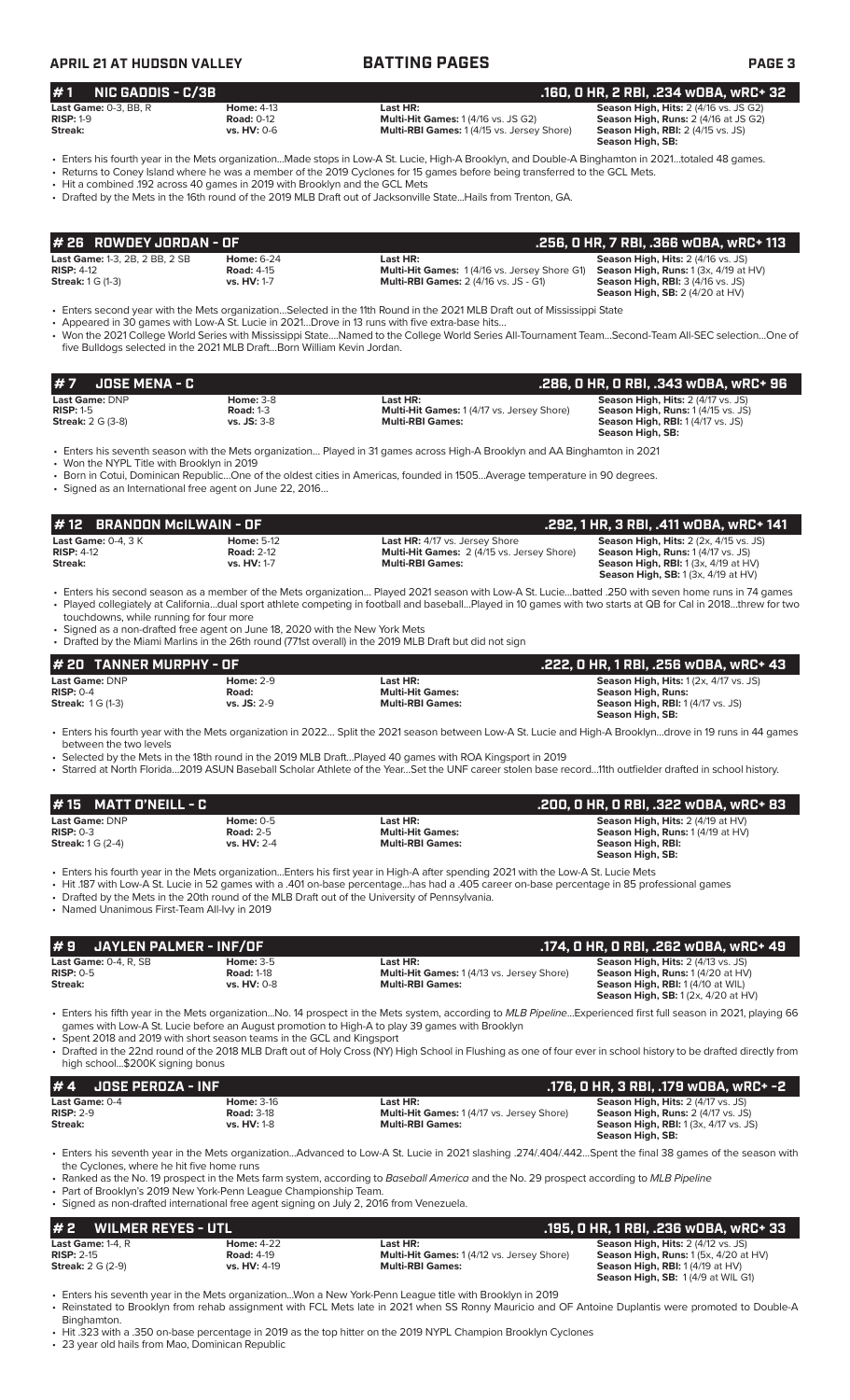# **APRIL 21 AT HUDSON VALLEY BATTING PAGES PAGE 4**

### **# 23 MATT RUDICK - OF .125, 0 HR, 0 RBI, .344 wOBA, wRC+ 100**

| <b>Last Game: 0-3. BB. R. 2 SB.</b> | <b>Home: 2-9</b> | Last HR:                |  | <b>Season High, Hits: 1 (2x, 4/16 vs. JS G1)</b> |                                                  |
|-------------------------------------|------------------|-------------------------|--|--------------------------------------------------|--------------------------------------------------|
| $RISP: 0-6$                         | <b>Road: 0-7</b> | <b>Multi-Hit Games:</b> |  |                                                  | <b>Season High, Runs:</b> 2 (2x, 4/16 vs. JS G2) |
| Streak:                             | $vs. HV: 0-3$    | <b>Multi-RBI Games:</b> |  | Season High, RBI:                                |                                                  |

**Season High, Hits:** 1 (2x, 4/16 vs.<br> **Multi-Hit Games: Season High, Runs:** 2 (2x, 4/16 v<br> **Multi-RBI Games: Season High, RBI:**<br> **Season High, SB:** 2 (4/20 at HV)

 **Season High, SB:** 2 (4/20 at HV) • Enters his second year with the Mets organization…played 21 games with the FCL Mets, hitting. 303 (23-76) with a .404 OBP.

- Drafted in the 13th Round in the 2021 MLB Draft…Starred collegiately at San Diego State
- Named First-Team All-Mountain West selection in 2021… Hit .410 as a Redshirt-Junior

• Member of the 15u USA Baseball national team • Scripps Rach alumni include SNL cast member Kyle Mooney and PGA golfer Xander Schauffele.

| #10 WARREN SAUNDERS - INF                                 |                                              |                                                                                         | . 250, O HR, 1 RBI, .339 wOBA, wRC+ 96.                                                                                                                |
|-----------------------------------------------------------|----------------------------------------------|-----------------------------------------------------------------------------------------|--------------------------------------------------------------------------------------------------------------------------------------------------------|
| <b>Last Game: DNP</b><br>$RISP: 1-6$<br>Streak: $1G(2-4)$ | <b>Home: 3-12</b><br>Road:<br>$vs.$ JS: 2-12 | Last HR:<br><b>Multi-Hit Games: 1(4/17 vs. Jersey Shore)</b><br><b>Multi-RBI Games:</b> | <b>Season High, Hits: 2 (4/17 vs. JS)</b><br><b>Season High, Runs: 1 (2x, 4/16 vs. JS G2)</b><br>Season High, RBI: 1 (4/17 vs. JS)<br>Season High, SB: |

• Enters his fifth year in the Mets organization and third season…Played his first full season in 2021 with the Low-A St. Lucie Mets and led the team in hits (84) and ranked second in total bases (105) behind Top-10 Mets prospect Alex Ramirez…plays outfield and all four infield positions

• Signed as an international free agent in 2018 out of Grand Bahama, Bahamas

• Recent players from the Bahamas include Miami's Jazz Chisholm and Antoan Richardson, famous for scoring from second base on Derek Jeter's walk-off single in his final game at Yankee Stadium.

| l#3<br>JT SCHWARTZ - INF                          |                                        |                                                        | .290, 1 HR, 4 RBI, .428 w0BA, wRC+ 151                                                 |
|---------------------------------------------------|----------------------------------------|--------------------------------------------------------|----------------------------------------------------------------------------------------|
| <b>Last Game: 2-3, 2 RBI, 2 BB</b><br>$RISP: 3-8$ | <b>Home: 6-16</b><br><b>Road: 3-15</b> | Last HR:<br>Multi-Hit Games: 3 (4/20 at Hudson Valley) | <b>Season High, Hits: 3 (4/12 vs. JS)</b><br><b>Season High, Runs:</b> 2 (4/12 vs. JS) |
| <b>Streak: 1 G (2-3)</b>                          | <b>vs. HV: 2-6</b>                     | <b>Multi-RBI Games:</b> 2 (4/20 at Hudson Valley)      | <b>Season High, RBI:</b> $2$ ( $2x$ , $4/20$ at $HV$ )<br>Season High, SB:             |

• Enters his second year in the Mets organization…Saw first professional action in 2021 with Low-A St. Lucie…Appeared in 25 games with an OBP of .320 and two steals...*MLB Pipeline* ranks Schwartz as the number 19 overall prospect in the Mets organization.

• Drafted in the fourth round by the Mets in 2021 out UCLA…was named an All-American and won the Pac-12 batting title as a sophomore…His .396 average was the seventh highest in single-season UCLA history

• His UCLA teammate Kevin Kendall was also drafted by the Mets in 2021

| # 48  JOE SUOZZI - OF    |                    |                                            | .158, 1 HR, 7 RBI, .325 wOBA, wRC+ 88            |
|--------------------------|--------------------|--------------------------------------------|--------------------------------------------------|
| Last Game: 1-4, RBI, SB  | <b>Home: 1-10</b>  | Last HR:                                   | <b>Season High, Hits:</b> $1(3x, 4/20$ at $HV$ ) |
| $RISP: 2-5$              | <b>Road: 2-9</b>   | <b>Multi-Hit Games:</b>                    | <b>Season High, Runs:</b> $1(3x, 4/19$ at $HV$ ) |
| <b>Streak:</b> 3 G (3-9) | <b>vs. HV: 2-7</b> | <b>Multi-RBI Games: 1 (4/16 vs. JS G2)</b> | <b>Season High, RBI: 4 (4/16 vs. JS G2)</b>      |
|                          |                    |                                            | Season High, SB: 1(4/20 at HV)                   |

• Enters his second year in the Mets organization...Drove in 23 runs with 14 stolen bases in 53 games across Low-A St. Lucie and High-A Brooklyn last year

• Signed by the Mets on June 15, 2020 out of Boston College • Attended Chaminade High School in Mineola, NY...won the 2013 CHSAA Title

• His father, Tom Suozzi, is the former Nassau County Executive and current U.S. House of Representatives member of NY's 3rd district (Nassau, Suffolk, Queens) running for New York State Governor.

# **Recent Home Run Chart**

|  | <b>Date Player Opponent</b><br>4/12 JT Schwartz vs. Jersey Shore<br>4/16 G2 Joe Suozzi vs. Jersey Shore<br>4/17 Brandon McIlwain vs. Jersey Shore |         | Exit Velo Launch Angle Distance |         |
|--|---------------------------------------------------------------------------------------------------------------------------------------------------|---------|---------------------------------|---------|
|  |                                                                                                                                                   | 103 mph | -23                             | 365 ft. |
|  |                                                                                                                                                   |         |                                 |         |
|  |                                                                                                                                                   |         |                                 |         |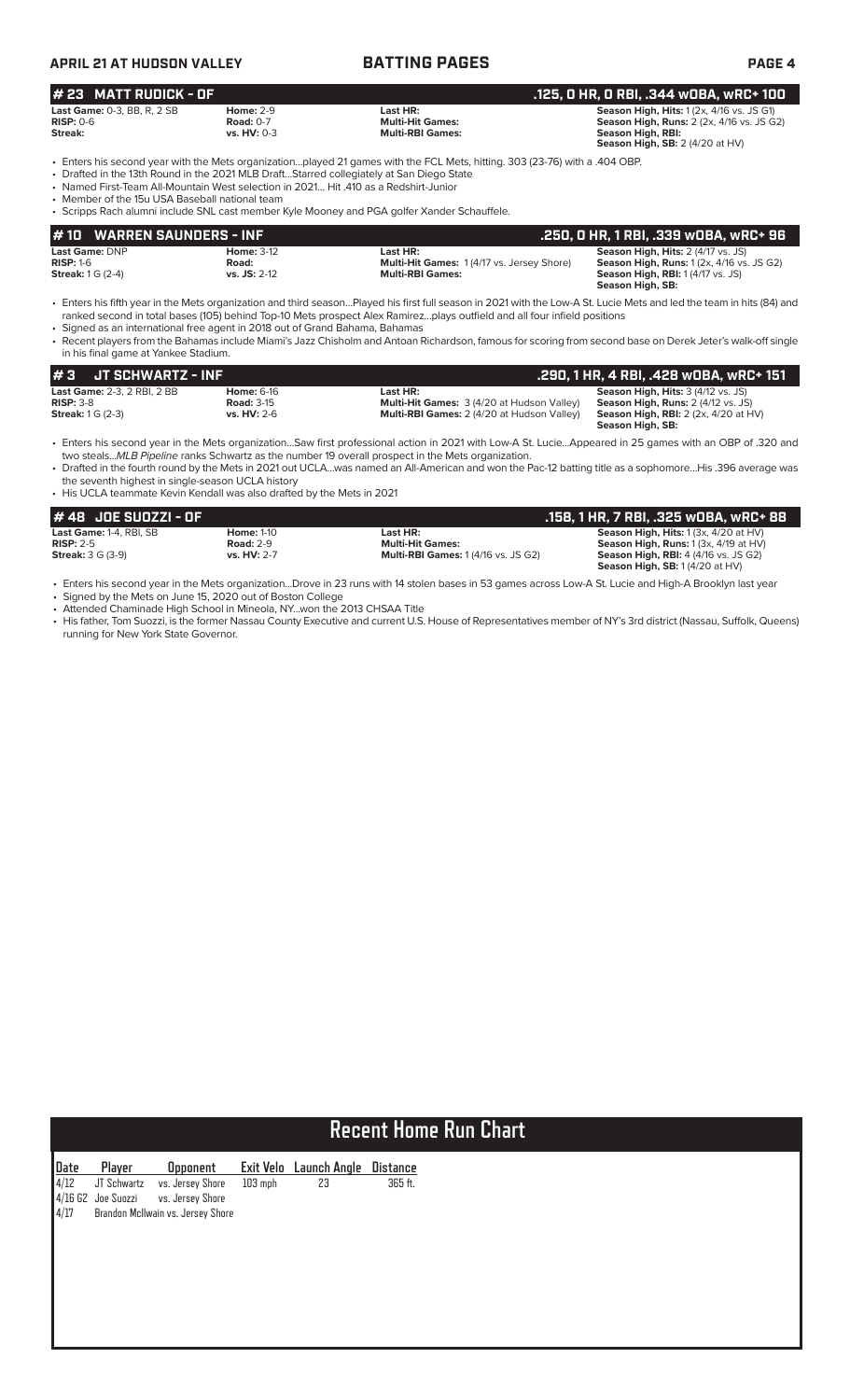| APRIL 21 AT HUDSON VALLEY                                       |                                                                                                                 | <b>BULLPEN PAGE</b>                                                                                                                                                                                                                                                                                                                                                                                                                        |                                         |                                                   |                                        |                                |                                |                                                        |                                                                    | <b>PAGE 5</b>                 |                                       |                                                 |
|-----------------------------------------------------------------|-----------------------------------------------------------------------------------------------------------------|--------------------------------------------------------------------------------------------------------------------------------------------------------------------------------------------------------------------------------------------------------------------------------------------------------------------------------------------------------------------------------------------------------------------------------------------|-----------------------------------------|---------------------------------------------------|----------------------------------------|--------------------------------|--------------------------------|--------------------------------------------------------|--------------------------------------------------------------------|-------------------------------|---------------------------------------|-------------------------------------------------|
| #18<br>Last App: $4/19 @ HV$                                    | <b>NOLAN CLENNEY - RHP</b><br>Last Loss: 4/19 at HV                                                             | SV/OP (Last):                                                                                                                                                                                                                                                                                                                                                                                                                              | 19 K%, 4.8 BB%, 5.40 ERA, 3 G<br>Holds: |                                                   |                                        | <b>LAST FIVE APPEARANCES</b>   |                                | <b>NOLAN CLENNEY</b>                                   |                                                                    |                               |                                       |                                                 |
| Leadoff: 1-5                                                    | • 25 year old hails from Northville, Michigan Attended NC State                                                 | - Enters his second year in the Mets organizationReceived from Low-A St. Lucie on September 7<br>• Signed to a minor league deal on June 28, 2021Made 13 relief apps for Low-A St. Lucie<br>• Pitched with Gary in 2021 and with Utica in 2019 and 2020 in independent baseball                                                                                                                                                            |                                         | DATE<br>4/12<br>4/16<br>4/19                      | OPP<br>JS<br>@HV                       | DEC<br>Н<br>JS (G1) W, BS<br>L | IP<br>1.0<br>1.0<br>3.0        | H.<br>$\mathbf{1}$<br>$\overline{2}$<br>$\overline{1}$ | R<br><b>ER</b><br>0<br>0<br>2<br>2<br>$\mathbf{1}$<br>$\mathbf{1}$ | BB<br>0<br>$\mathbf{1}$<br>0  | К<br>$\mathbf{1}$<br>$\circ$<br>3     | <b>HR</b><br>$\circ$<br>$\circ$<br>$\mathbf{1}$ |
| #36                                                             | <b>JUSTIN COURTNEY - RHP</b>                                                                                    |                                                                                                                                                                                                                                                                                                                                                                                                                                            | 32 K%, 16BB%, 3.38 ERA, 3 G             |                                                   |                                        |                                |                                | <b>JUSTIN COURTNEY</b>                                 |                                                                    |                               |                                       |                                                 |
| Last App: $4/20 @HV$<br>Leadoff: 1-4                            | <b>Last Loss:</b>                                                                                               | <b>SV/OP (Last):</b> 2/2 4/15 vs JS                                                                                                                                                                                                                                                                                                                                                                                                        | Holds:                                  | DATE OPP<br>4/9 (G2)@WIL                          |                                        | DEC<br><b>SV</b>               | IP<br>2.0                      | Н<br>2                                                 | R<br>ER<br>$\mathbf{1}$<br>1                                       | BB<br>2                       | К<br>3                                | <b>HR</b><br>0                                  |
| 66ers in 2021                                                   |                                                                                                                 | • Enters first season with the Mets organizationSigned on September 10, 2021<br>• Began career with the Angels organizationPitched 43.0 IP across Rokand Low-A Inland Empire                                                                                                                                                                                                                                                               |                                         | 4/15<br>4/20                                      | JS<br>@HV                              | <b>SV</b><br>W                 | 2.0<br>1.1                     | 0<br>2                                                 | 0<br>0<br>1<br>$\mathbf{1}$                                        | $\circ$<br>2                  | 3<br>2                                | $\circ$<br>$\circ$                              |
|                                                                 |                                                                                                                 | • Played collegiately at MaineNamed Louisville Slugger Freshman All-American                                                                                                                                                                                                                                                                                                                                                               |                                         |                                                   |                                        |                                |                                |                                                        |                                                                    |                               |                                       |                                                 |
| #13<br><b>Last App:</b> 4/20 @ HV<br>Leadoff: 0-3               | <b>JOSH HEJKA - RHP</b><br><b>Last Loss:</b><br>• Enters his fourth year in the Mets organization               | 40.0 K%, 10.0 BB%, 0.00 ERA, 4 G<br>SV/OP (Last):<br>• Pitched with High-A Brooklyn, Double-A Binghamton, and Triple-A Syracuse in 2021<br>. Played collegiately at Division III Johns Hopkins Holds the Blue Jay record for career saves and                                                                                                                                                                                              | Holds:                                  | DATE OPP<br>4/9 (G1)@ WIL<br>4/12<br>4/17<br>4/20 | JS<br>JS<br>@HV                        | <b>DEC</b><br>Н<br>Н           | IP<br>1.0<br>1.0<br>1.0<br>1.2 | JOSH HEJKA<br>н<br>2<br>$\mathbf{1}$<br>1<br>1         | R<br>ER<br>0<br>0<br>$\circ$<br>0<br>0<br>0<br>0<br>O              | BB<br>0<br>0<br>0<br>2        | К<br>2<br>$\mathbf{1}$<br>2<br>3      | HR<br>0<br>$\circ$<br>$\circ$<br>$\Omega$       |
|                                                                 |                                                                                                                 | single-season appearancesMember of the 2019 College World Series All-Tournament Team.                                                                                                                                                                                                                                                                                                                                                      |                                         | DATE                                              | OPP                                    | <b>DEC</b>                     | IP                             | <b>COLBY MORRIS</b><br>Н                               | R<br>ER                                                            | BB                            | К                                     | <b>HR</b>                                       |
| #38<br>Last App: 4/19 at HV<br>Leadoff: 0-2                     | <b>COLBY MORRIS - RHP</b><br>Last Loss:                                                                         | 30.4 K%, 17.4 BB%, 1.59 ERA, 3 G<br>SV/OP (Last):                                                                                                                                                                                                                                                                                                                                                                                          | Holds:                                  | 4/10<br>4/13<br>4/19                              | @WIL<br>JS<br>@HV                      |                                | 1.2<br>2.0<br>2.0              | $\mathbf{1}$<br>$\mathbf{1}$<br>2                      | 0<br>0<br>0<br>$\circ$<br>$\mathbf{1}$<br>$\mathbf{1}$             | 0<br>2<br>2                   | $\overline{2}$<br>3<br>$\overline{2}$ | 0<br>$\circ$<br>$\circ$                         |
| #17<br>Last App: 4/17 vs. JS<br>Leadoff: 1-4                    | <b>HUNTER PARSONS - RHP</b><br><b>Last Loss:</b>                                                                | . Enters his second season with the Mets organization Signed by the club on March 19, 2021<br>•Pitched in 31 G across Low-A St. Lucie & High-A Brooklyn in 2021struck out 65 batters in 55.1 IP<br>. Played collegiately at Division III Middlebury CollegePlayed two seasons of Independent base-<br>ball with the Gary SouthShore Railcats, Milwaukee Milkmen, and Chicago Deep Dish<br>41.7 K%, 5.9 BB%, 0.00 ERA, 2 G<br>SV/OP (Last): | Holds: 1                                | DATE<br>4/12<br>4/17                              | OPP<br>JS<br>JS                        | <b>DEC</b><br>W<br>H           | IP<br>2.1<br>2.0               | <b>HUNTER PARSONS</b><br>Н<br>$\mathbf{1}$<br>2        | R<br>ER<br>0<br>0<br>$\circ$<br>$\circ$                            | BB<br>$\mathbf{1}$<br>$\circ$ | К<br>5<br>3                           | <b>HR</b><br>0<br>$\circ$                       |
|                                                                 |                                                                                                                 | . Enters his fourth year in the Mets org. Pitched with Low-A St. Lucie and High-A Brooklyn in 2021<br>Drafted in the 19th round by the Mets in 2019Third-team All-Big Ten selection<br>Drafted out of Parkside High School by Cleveland (40th round) in 2015 but did not sign                                                                                                                                                              |                                         | DATE<br>4/10                                      | OPP<br>@WIL                            | <b>DEC</b>                     | IP<br>1.0                      | <b>EVY RUIBAL</b><br>н<br>$\overline{2}$               | R<br>ER<br>$\mathbf{1}$<br>$\mathbf{1}$                            | BB<br>0                       | К<br>2                                | HR<br>$\circ$                                   |
| #50<br>Last App: 4/15 vs JS<br>Leadoff: 1-2                     | <b>EVY RUIBAL - RHP</b><br><b>Last Loss:</b>                                                                    | 30 K%, 0 BB%, 3.86 ERA, 3 G<br>SV/OP (Last):<br>Holds:                                                                                                                                                                                                                                                                                                                                                                                     |                                         | 4/15<br>4/17                                      | JS<br>JS                               |                                | 0.1<br>1.0                     | 1<br>0                                                 | 0<br>0<br>0<br>0                                                   | $\circ$<br>$\circ$            | $\circ$<br>$\mathbf{1}$               | $\circ$<br>$\Omega$                             |
|                                                                 | • From Milburn, New Jersey, attending Milburn High School                                                       | · Signed to a minor league deal on June 27, 2021 from the Florence Y'alls (Frontier League)<br>• Pitched in the Dodgers system from 2015-2018, reaching High-A Rancho Cucamonga<br>• Drafted by the Dodgers in the 16th round of the 2017 MLB Draft from Notre Dame                                                                                                                                                                        |                                         | <b>DATE</b><br>4/10<br>4/13<br>4/16               | OPP<br>@WIL<br>JS<br>JS G <sub>2</sub> | DEC                            | IP<br>1.0<br>1.0<br>2.0        | <b>REYSON SANTOS</b><br>0<br>1<br>2                    | 0<br>0<br>0<br>0<br>0<br>0                                         | ER BB<br>1<br>0<br>2          | K<br>2<br>0<br>2                      | HR<br>0<br>0<br>0                               |
| # 34<br>Last App: $4/20 \ @$ HV<br>Leadoff: 1-4                 | <b>REYSON SANTOS - RHP</b><br><b>Last Loss:</b>                                                                 | 23.1 K%, 19.2 BB%, 1.50 ERA, 4 G<br>SV/OP (Last):                                                                                                                                                                                                                                                                                                                                                                                          | Holds:                                  | 4/20                                              | @HV                                    | SV                             | 2.0                            | $\circ$<br><b>SAMMY TAVAREZ</b>                        | $\mathbf{1}$<br>$\mathbf{1}$                                       | 2                             | 2                                     | 0                                               |
|                                                                 | • Enters his fourth year in the Mets organization<br>moted to High-A Brooklyn making three appearances in 2021  | . Began the 2021 season with Low-A St. Luciewhere he struck out 44 batters in 35.1 inningsPro-<br>• His native Bani is home to several former MLB players, including Manny, Willy, and Erick Aybar.                                                                                                                                                                                                                                        |                                         | DATE OPP<br>4/12<br>4/16                          | JS<br>JS G2                            | DEC<br>SV<br><b>SV</b>         | ΙP<br>1.0<br>1.0               | Н<br>0<br>0                                            | R<br>ER<br>0<br>0<br>0<br>0                                        | BB<br>0<br>2                  | К<br>$\overline{2}$<br>$\mathbf{1}$   | HR<br>0<br><b>Oss</b>                           |
| #46<br>Last App: 4/16 vs. JS G1 Last Loss:<br>Leadoff: 0-1, HBP | <b>SAMMY TAVAREZ - RHP</b>                                                                                      | 33.3 K%, 22.2 BB%, 0.00 ERA, 2 G<br><b>SV/OP (Last):</b> 2/2 (4/16 vs. JS G1) <b>Holds:</b>                                                                                                                                                                                                                                                                                                                                                |                                         |                                                   |                                        |                                |                                |                                                        |                                                                    |                               |                                       |                                                 |
| striking out 52 batters in 31.0 innings                         | • Signed by the Yankees as a free agent on January 17, 2018<br>• Hails from Santo, Domingo, Dominican Republic. | . Enters his second season with the Mets organizationPlayed 2021 season with Low-A St. Lucie                                                                                                                                                                                                                                                                                                                                               |                                         |                                                   |                                        |                                |                                |                                                        |                                                                    |                               |                                       |                                                 |

|                |                                         | <b>Number of Pitches Thrown</b> |    |  |  |  |  |  |  |  |
|----------------|-----------------------------------------|---------------------------------|----|--|--|--|--|--|--|--|
| <b>Pitcher</b> | Days Rest 4/19 4/20 4/21 4/22 4/23 4/24 |                                 |    |  |  |  |  |  |  |  |
| Clenney        |                                         | 40                              |    |  |  |  |  |  |  |  |
| Courtney       | O                                       |                                 | 34 |  |  |  |  |  |  |  |
| Hejka          |                                         |                                 | 36 |  |  |  |  |  |  |  |
| <b>Morris</b>  |                                         | 43                              |    |  |  |  |  |  |  |  |
| Parsons        | 3                                       |                                 |    |  |  |  |  |  |  |  |
| Ruibal         | 5                                       |                                 |    |  |  |  |  |  |  |  |
| Santos, Rey.   | O                                       |                                 | 31 |  |  |  |  |  |  |  |
| Tavarez        |                                         |                                 |    |  |  |  |  |  |  |  |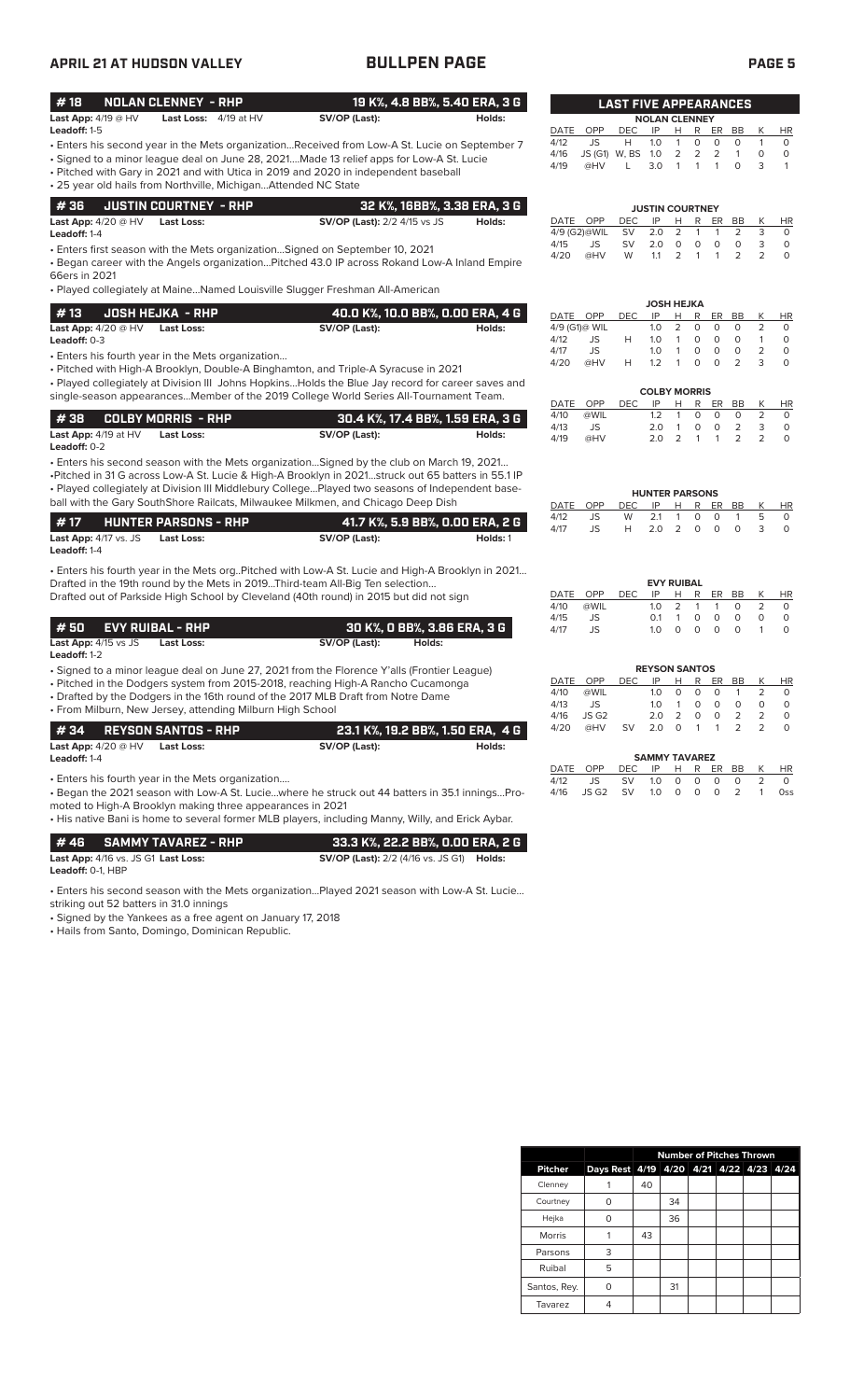# **APRIL 21 AT HUDSON VALLEY HIGH/LOW & CHARTS PAGE 6**

| <b>TEAM BATTING HIGHS</b>                                                   |
|-----------------------------------------------------------------------------|
|                                                                             |
|                                                                             |
|                                                                             |
|                                                                             |
|                                                                             |
|                                                                             |
|                                                                             |
|                                                                             |
|                                                                             |
| Home Runs, Consecutive Games 2 games (4/16 vs. JS G2 -4/17 vs Jersey Shore) |
|                                                                             |
|                                                                             |
|                                                                             |
|                                                                             |
|                                                                             |
|                                                                             |
|                                                                             |
|                                                                             |
|                                                                             |
|                                                                             |
|                                                                             |
|                                                                             |

**INDIVIDUAL BATTING HIGHS**

### **FIELDING**

Most Errors, Team, Game............................................................. 1 (5x, 4/19 @ Hudson Valley) Most Errors, Individual, Game......................... 1 (5x, Wilmer Reyes, 4/19 @ Hudson Valley) Most Double Plays Turned, Nine-Inning Game............................ 3 (4/19 @ Hudson Valley) Consecutive Errorless Games, Team.

### **STARTERS BY POSITION**

**C-** O'Neill (4), Gaddis (3), Mena (3)

- **1B-** Schwartz (9), Saunders (1)
- **2B-** Young (3), Peroza (4), Reyes (2), Saunders (1)
- **3B-** Peroza (4), Gaddis (3), Saunders (2), Palmer (1)
- **SS-** Reyes (8), Young (2)
- **LF-** Rudick (3), Jordan (4), Murphy (3)
- **CF-** Palmer (5), Jordan (4), Rudick (1)
- **RF-** McIlwain (7), Suozzi (3)

**DH-** Suozzi (3), Jordan (2), Rudick (2), Gaddis (1) Peroza (1), Schwartz (1)

### **STARTERS BY BATTING ORDER**

**1st -** Jordan (9), Rudick (2)

**2nd -** Reyes (11)

- **3rd** Young (5), Schwartz (6)
- **4th-** Peroza (6), McIlwain (5)

**5th-** Schwartz (5), Gaddis (4), Suozzi (1), Peroza (1)

**6th-** Palmer (6), Saunders (2), Mena (1), Peroza (2)

7th- Gaddis (2), McIlwain (2) Suozzi (2), Saunders (1), Rudick (1), Mena (1)Peroza (1), Palmer (1)

**8th-** O'Neill (3), Suozzi (3), Gaddis (2), Saunders (1), Rudick (1), McIlwain (1)

**9th-** Murphy (3), Rudick (3), Murphy (2), Jordan (2), Mena (1), O'Neill (1), Suozzi (1)

|             | <b>CATCHERS STEALING</b> |     |            |             |              | <b>MULTI-RUN INNINGS</b> |
|-------------|--------------------------|-----|------------|-------------|--------------|--------------------------|
| <b>Name</b> | СS                       | АТТ | <b>PCT</b> | <b>Runs</b> | <b>Times</b> | Last                     |
| Gaddis      |                          | 14  | 0%         |             | 8            | $4/19$ @ HV              |
| Mena        |                          | 6   | 17%        |             |              | $4/17$ vs. JS            |
| O'Neill     |                          | 12  | 17%        | 4           |              | 4/12 vs Jersey Shore     |

|                  |     |   | я | 4 | 5 | R |   | 8 | G | $10+$ | <b>TOTALS</b> |
|------------------|-----|---|---|---|---|---|---|---|---|-------|---------------|
| <b>OPPONENTS</b> | l s | 6 |   | , |   | 6 |   | ٠ |   |       | 30            |
| <b>BKLYN</b>     |     | 9 |   | з | 9 |   | ٠ | o | o |       | 39            |

| INDIVIDUAL PITCHING HIGHS                                                  |
|----------------------------------------------------------------------------|
|                                                                            |
|                                                                            |
|                                                                            |
|                                                                            |
|                                                                            |
|                                                                            |
|                                                                            |
|                                                                            |
| Most Innings Pitched, Game5.0 (2x, Oscar Rojas, 4/16 vs. Jersey Shore G2)  |
| Most Innings Pitched, Reliever  4 (2x, Last: Griffin 4/13 vs Jersey Shore) |
| Most Consecutive Scoreless Inn., Starter4 (Jose Chacin, 4/9-present)       |
| Most Consecutive Scoreless Inn., Reliever 5 (David Griffin, 4/9-present)   |

| <b>TEAM PITCHING HIGHS</b>                                                |  |
|---------------------------------------------------------------------------|--|
|                                                                           |  |
|                                                                           |  |
|                                                                           |  |
|                                                                           |  |
|                                                                           |  |
|                                                                           |  |
| Most Home Runs Allowed, Game……………………………………………1 (3x, 4/19 @ Hudson Valley) |  |
|                                                                           |  |
|                                                                           |  |
|                                                                           |  |
|                                                                           |  |
|                                                                           |  |
| Most Walks Allowed, Extra Innings                                         |  |
|                                                                           |  |
|                                                                           |  |
|                                                                           |  |

|                             |         | <b>TEAM MISCELLANEOUS</b>                                                  |  |
|-----------------------------|---------|----------------------------------------------------------------------------|--|
|                             |         | Longest Game, Time, Nine-Inning Game 3:03 (4/20 @Hudson Valley)            |  |
|                             |         |                                                                            |  |
|                             |         | Shortest Game, Time Nine-Inning Game. 2:31 (2x 4/19 @ Hudson Valley)       |  |
|                             |         |                                                                            |  |
|                             |         |                                                                            |  |
|                             |         |                                                                            |  |
|                             |         |                                                                            |  |
|                             |         | Coldest Gametime Temp47 degrees (2x, 4/19 @ Hudson Valley, Wilmington 4/8) |  |
|                             |         |                                                                            |  |
|                             |         |                                                                            |  |
|                             |         |                                                                            |  |
|                             |         |                                                                            |  |
| OUTFIELD ASSISTS (0)        |         | RECORD BREAKDOWN                                                           |  |
| <b>NAME</b><br><b>TOTAL</b> | (LAST)  |                                                                            |  |
|                             |         |                                                                            |  |
|                             |         |                                                                            |  |
|                             |         |                                                                            |  |
|                             |         |                                                                            |  |
|                             |         |                                                                            |  |
|                             |         |                                                                            |  |
|                             |         |                                                                            |  |
|                             |         |                                                                            |  |
|                             |         |                                                                            |  |
| UNIFORM RECORDS             |         |                                                                            |  |
| <b>Home White</b>           | $3-1$   |                                                                            |  |
|                             |         |                                                                            |  |
| <b>Road Gray</b>            | $2 - 3$ |                                                                            |  |
|                             |         |                                                                            |  |
| <b>White Throwback</b>      | $1 - 0$ |                                                                            |  |
| Los Jefes                   | $1 - 0$ |                                                                            |  |
|                             |         |                                                                            |  |
|                             |         |                                                                            |  |
|                             |         | Do Not Allow a Home Run5-3                                                 |  |
|                             |         | Hit More Home Runs 2-0                                                     |  |
|                             |         | Opponent Hits More HRs1-1                                                  |  |
|                             |         |                                                                            |  |
|                             |         |                                                                            |  |
|                             |         |                                                                            |  |
|                             |         |                                                                            |  |
|                             |         |                                                                            |  |
|                             |         |                                                                            |  |
|                             |         |                                                                            |  |
|                             |         | Opponent Scores First 2-2                                                  |  |
|                             |         |                                                                            |  |
|                             |         |                                                                            |  |
|                             |         |                                                                            |  |
|                             |         |                                                                            |  |
|                             |         |                                                                            |  |
|                             |         |                                                                            |  |
|                             |         | Rubber Game of Series (0-1)                                                |  |

**Name Umpire Date** M. Vogel-Freeman Clark 4/19 at HV **EJECTIONS**

|  | <b>MISC. WINS</b> |  |
|--|-------------------|--|
|  |                   |  |

Rubber Game of Series ............................0-1

Series Sweeps ................................................. Errorless.......................................................2-2 Extra Innings ..................................................... vs. LHP Starters..........................................0-2

Last Game of Series ...

vs. RHP Starters.

Come from Behind Wins 3 (4/16 vs JS G1) Wins in Last At-Bat...........1 (4/16 vs. JS G1) Walk-off Wins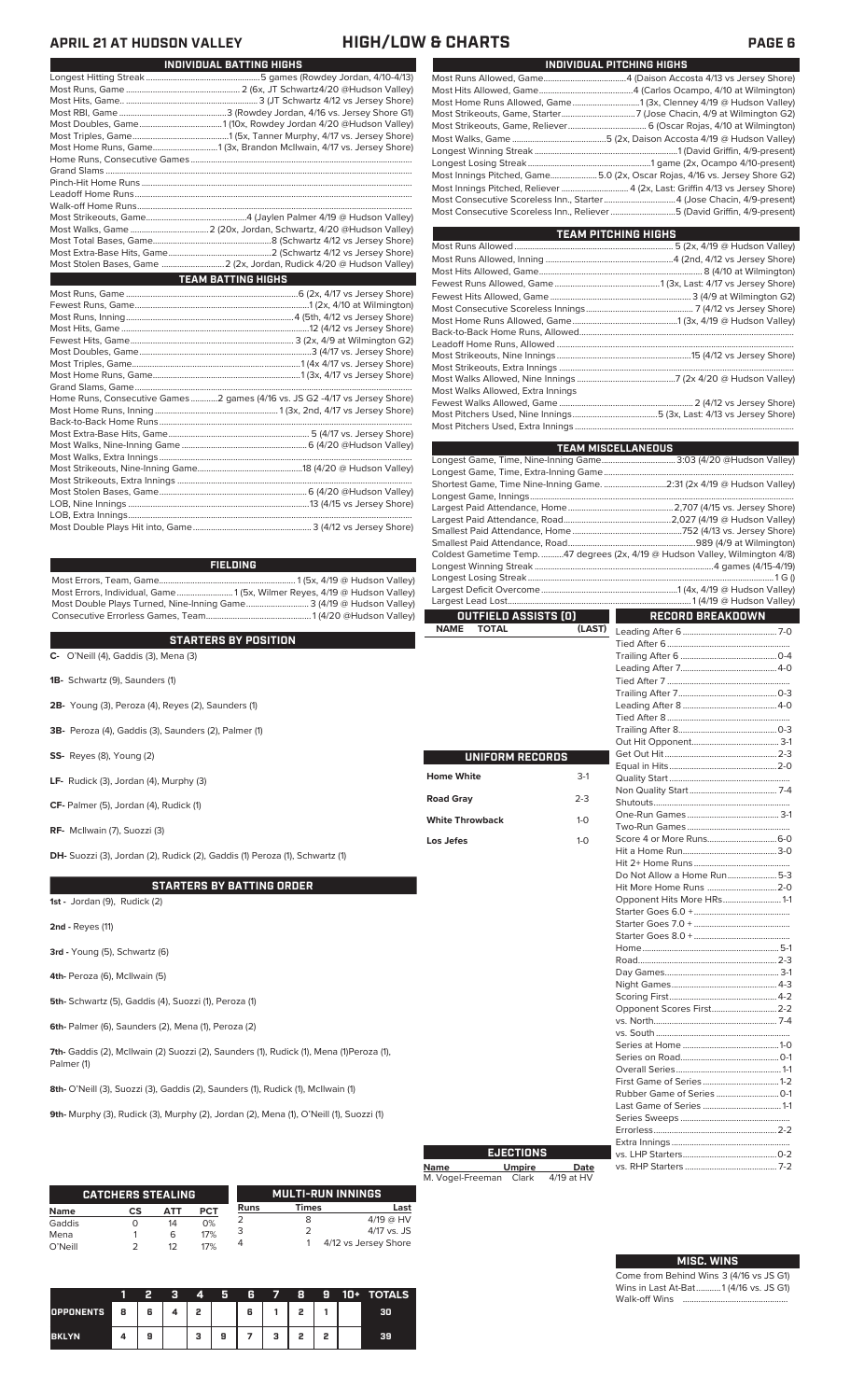# **APRIL 21 AT HUDSON VALLEY GAME-BY-GAME RESULTS PAGE 7**

| <b>DATE</b>          | GM#               | <b>OPPONENT</b>                                                 | W-L/TIME SCORE                      |                   | <b>RECORD</b>                                                | POSITION                 | GA/GB            | <b>WINNING PITCHER</b>                            | <b>LOSING PITCHER</b>                             | <b>SAVE</b>                              | <b>TIME</b>  | <b>ATTENDANCE</b> |
|----------------------|-------------------|-----------------------------------------------------------------|-------------------------------------|-------------------|--------------------------------------------------------------|--------------------------|------------------|---------------------------------------------------|---------------------------------------------------|------------------------------------------|--------------|-------------------|
| 4/8<br>4/9           | 1                 | at Wilmington<br>at Wilmington                                  | L                                   | $5-1(7)$          | PPD (Wet Grounds; doubleheader scheduled for 4/9)<br>$0 - 1$ | T <sub>2</sub> nd        | $-0.5$           | Lucas Knowles (1-0)                               | Junior Santos (0-2)                               |                                          | 1:51         | 989               |
| 4/10                 | 2<br>3            | at Wilmington<br>at Wilmington                                  | W<br>L                              | $2-1(7)$<br>$4-1$ | $1 - 1$<br>$1 - 2$                                           | T <sub>2</sub> nd<br>4th | $-1.0$<br>$-2.0$ | David Griffin (1-0)<br>Carlos Romero (1-0)        | Michael Cuevas (0-1)<br>Carlos Ocampo (0-1)       | Justin Courtney (1)                      | 1:59<br>2:47 | 966               |
| 4/11<br>4/12         | 4                 | <b>Jersey Shore</b>                                             | W                                   | $5-2$             | $2 - 2$                                                      | T3rd                     | $-2.0$           | OFF DAY<br>Hunter Parsons (1-0)                   | JP Woodward (0-1)                                 | <b>Sammy Tavares (1)</b>                 | 2:44         | 2,041             |
| 4/13<br>4/14         | 5                 | <b>Jersey Shore</b><br>vs. Jersey Shore                         | L                                   | $4-3$             | $2 - 3$<br>PPD (rain; doubleheader scheduled for 4/16)       | T4th                     | $-2.0$           | Dominic Pipkin (1-0)                              | Daison Acosta (0-1)                               | Jason Ruffcorn (1)                       | 3:01         | 752               |
| 4/15<br>4/16         | 6<br>7            | <b>Jersey Shore</b><br><b>Jersey Shore</b>                      | W<br>w                              | 4-1<br>$4-3(7)$   | $3-3$<br>$4-3$                                               | 4th<br>3rd               | $-1.5$<br>$-1.0$ | Jesus Vargas (1-0)<br>Nolan Clenney (1-0)         | <b>Matt Russell (0-1)</b><br>Andrew Schultz (0-2) | Justin Courtney (2)<br>Sammy Tavarez (2) | 2:31<br>1:57 | 2,707             |
| 4/17                 | 8<br>9            | <b>Jersey Shore</b><br><b>Jersey Shore</b>                      | W<br>W                              | 6-1<br>$6-1$      | $5-3$<br>$6 - 3$                                             | 2nd<br>T1st              | $-1.0$<br>$+1.0$ | Oscar Rojas (1-0)<br><b>Garrison Bryant (1-0)</b> | Mick Abel (0-2)<br>Christian McGowan (0-1)        |                                          | 1:50<br>2:38 | 1,777<br>1,400    |
| 4/18<br>4/19         | 10                | at Hudson Valley                                                | L                                   | $5-3$             | $6 - 4$                                                      | 2nd                      | $-1.0$           | OFF DAY<br>Edgar Barclay (2-1)                    | Nolan Clenney (1-1)                               | Carson Coleman (1)                       | 2:31         | 2,027             |
| 4/20<br>4/21         | 11<br>12          | at Hudson Valley<br>at Hudson Valley                            | W<br>7:05 p.m.                      | $4-3$             | $7 - 4$                                                      | 2nd                      | $-1.0$           | Justin Courtney (1-)                              | Nelson Alvarez (0-1)                              | <b>Reyson Santos (1)</b>                 | 3:03         | 1,553             |
| 4/22<br>4/23         | 13<br>14          | at Hudson Valley<br>at Hudson Valley                            | 7:05 p.m.<br>6:05 p.m.              |                   |                                                              |                          |                  |                                                   |                                                   |                                          |              |                   |
| 4/24<br>4/25         | 15                | at Hudson Valley                                                | 2:05 p.m.                           |                   |                                                              |                          |                  | OFF DAY                                           |                                                   |                                          |              |                   |
| 4/26<br>4/27         | 16<br>17          | <b>Bowling Green</b><br><b>Bowling Green</b>                    | 7:00 p.m.<br>7:00 p.m.              |                   |                                                              |                          |                  |                                                   |                                                   |                                          |              |                   |
| 4/28<br>4/29         | 18<br>19          | <b>Bowling Green</b><br><b>Bowling Green</b>                    | 7:00 p.m.<br>7:00 p.m.              |                   |                                                              |                          |                  |                                                   |                                                   |                                          |              |                   |
| 4/30                 | 20                | <b>Bowling Green</b>                                            | 2:00 p.m.                           |                   |                                                              |                          |                  | <b>APRIL [7-4]</b>                                |                                                   |                                          |              |                   |
| 5/1<br>5/2           | 21                | <b>Bowling Green</b>                                            | 2:00 p.m.                           |                   |                                                              |                          |                  | OFF DAY                                           |                                                   |                                          |              |                   |
| 5/3<br>5/4           | 22<br>23          | at Aberdeen<br>at Aberdeen                                      | 7:05 p.m.<br>7:05 p.m.              |                   |                                                              |                          |                  |                                                   |                                                   |                                          |              |                   |
| 5/5<br>5/6           | 24<br>25          | at Aberdeen<br>at Aberdeen                                      | 7:05 p.m.<br>7:05 p.m.              |                   |                                                              |                          |                  |                                                   |                                                   |                                          |              |                   |
| 5/7<br>5/8<br>5/9    | 26<br>27          | at Aberdeen<br>at Aberdeen                                      | 6:05 p.m.<br>2:05 p.m.              |                   |                                                              |                          |                  | OFF DAY                                           |                                                   |                                          |              |                   |
| 5/10<br>5/11         | 28<br>29          | Wilmington<br>Wilmington                                        | 7:00 p.m.<br>7:00 p.m.              |                   |                                                              |                          |                  |                                                   |                                                   |                                          |              |                   |
| 5/12<br>5/13         | 30<br>31          | Wilmington<br>Wilmington                                        | 7:00 p.m.<br>7:00 p.m.              |                   |                                                              |                          |                  |                                                   |                                                   |                                          |              |                   |
| 5/14<br>$5/15$       | 32<br>32          | Wilmington<br>Wilmington                                        | 6:00 p.m.<br>2:00 p.m.              |                   |                                                              |                          |                  |                                                   |                                                   |                                          |              |                   |
| 5/16<br>5/17         | 35                | <b>Hudson Valley</b>                                            | 7:00 p.m.                           |                   |                                                              |                          |                  | OFF DAY                                           |                                                   |                                          |              |                   |
| 5/18<br>5/19         | 36<br>37          | <b>Hudson Valley</b><br><b>Hudson Valley</b>                    | 12:00 p.m.<br>7:00 p.m.             |                   |                                                              |                          |                  |                                                   |                                                   |                                          |              |                   |
| 5/20<br>5/21         | 38<br>39          | <b>Hudson Valley</b><br><b>Hudson Valley</b>                    | 7:00 p.m.<br>6:00 p.m.              |                   |                                                              |                          |                  |                                                   |                                                   |                                          |              |                   |
| 5/22<br>5/23         | 40                | <b>Hudson Valley</b>                                            | 2:00 p.m.                           |                   |                                                              |                          |                  | OFF DAY                                           |                                                   |                                          |              |                   |
| 5/24<br>5/25         | 41<br>42          | at Bowling Green 6:35 p.m.*<br>at Bowling Green                 | 6:35 p.m.*                          | (CT)<br>(CT)      |                                                              |                          |                  |                                                   |                                                   |                                          |              |                   |
| 5/26<br>5/27         | 43<br>44          | at Bowling Green<br>at Bowling Green 6:35 p.m.*                 | 6:35 p.m.*                          | (CT)<br>(CT)      |                                                              |                          |                  |                                                   |                                                   |                                          |              |                   |
| 5/28<br>5/29         | 45<br>46          | at Bowling Green 6:35 p.m.*<br>at Bowling Green 1:05 p.m.*      |                                     | (CT)<br>(CT)      |                                                              |                          |                  |                                                   |                                                   |                                          |              |                   |
| 5/30<br>5/31         | 47                | at Jersey Shore                                                 | 7:05 p.m.                           |                   |                                                              |                          |                  | OFF DAY<br><b>MAY (0-0)</b>                       |                                                   |                                          |              |                   |
| 6/1<br>6/2           | 48<br>49          | at Jersey Shore<br>at Jersey Shore                              | 7:05 p.m.<br>7:05 p.m.              |                   |                                                              |                          |                  |                                                   |                                                   |                                          |              |                   |
| 6/3<br>6/4           | 50<br>51          | at Jersey Shore<br>at Jersey Shore                              | 7:05 p.m.<br>7:05 p.m.              |                   |                                                              |                          |                  |                                                   |                                                   |                                          |              |                   |
| 6/5<br>6/6           | 52                | at Jersey Shore                                                 | 1:05 p.m.                           |                   |                                                              |                          |                  | OFF DAY                                           |                                                   |                                          |              |                   |
| 6/7<br>6/8           | 53<br>54          | Aberdeen<br>Aberdeen                                            | 7:00 p.m.<br>7:00 p.m.              |                   |                                                              |                          |                  |                                                   |                                                   |                                          |              |                   |
| 6/9<br>6/10          | 55<br>56          | Aberdeen<br>Aberdeen                                            | 7:00 p.m.<br>7:00 p.m.              |                   |                                                              |                          |                  |                                                   |                                                   |                                          |              |                   |
| 6/11<br>6/12         | 57<br>58          | Aberdeen<br>Aberdeen                                            | 6:00 p.m.<br>2:00 p.m.              |                   |                                                              |                          |                  |                                                   |                                                   |                                          |              |                   |
| 6/13<br>6/14         | 59                | at Wilmington                                                   | 6:35 p.m.                           |                   |                                                              |                          |                  | OFF DAY                                           |                                                   |                                          |              |                   |
| 6/15<br>6/16         | 60<br>61          | at Wilmington<br>at Wilmington                                  | 6:35 p.m.<br>6:35 p.m.              |                   |                                                              |                          |                  |                                                   |                                                   |                                          |              |                   |
| 6/17<br>6/18         | 62<br>63          | at Wilmington<br>at Wilmington                                  | 6:35 p.m.<br>6:35 p.m.              |                   |                                                              |                          |                  |                                                   |                                                   |                                          |              |                   |
| 6/19<br>6/20<br>6/21 | 64<br>65          | at Wilmington<br><b>Jersey Shore</b>                            | 1:05 p.m.<br>7:00 p.m.              |                   |                                                              |                          |                  | OFF DAY                                           |                                                   |                                          |              |                   |
| 6/22<br>6/23         | 66<br>67          | <b>Jersey Shore</b><br><b>Jersey Shore</b>                      | 7:00 p.m.<br>7:00 p.m.              |                   |                                                              |                          |                  |                                                   |                                                   |                                          |              |                   |
| 6/24<br>6/25         | 68<br>69          | <b>Jersey Shore</b><br><b>Jersey Shore</b>                      | 7:00 p.m.<br>6:00 p.m.              |                   |                                                              |                          |                  |                                                   |                                                   |                                          |              |                   |
| 6/26<br>6/27         | 70                | <b>Jersey Shore</b>                                             | 2:00 p.m.                           |                   |                                                              |                          |                  | OFF DAY                                           |                                                   |                                          |              |                   |
| 6/28<br>6/29         | 71<br>72          | at Hudson Valley<br>at Hudson Valley                            | 7:05 p.m.<br>7:05 p.m.              |                   |                                                              |                          |                  |                                                   |                                                   |                                          |              |                   |
| 6/30                 | 73                | at Hudson Valley                                                | 7:05 p.m.                           |                   |                                                              |                          |                  | JUNE (0-0)                                        |                                                   |                                          |              |                   |
| 7/1<br>7/2<br>7/3    | 74<br>75<br>76    | at Hudson Valley<br>at Hudson Valley<br>at Hudson Valley        | 7:05 p.m.<br>6:05 p.m.<br>6:05 p.m. |                   |                                                              |                          |                  |                                                   |                                                   |                                          |              |                   |
| 7/4<br>7/5           | 77                | Aberdeen                                                        | 6:30 p.m.                           |                   |                                                              |                          |                  | OFF DAY                                           |                                                   |                                          |              |                   |
| 7/6<br>7/7           | 78<br>79          | Aberdeen<br>Aberdeen                                            | 7:00 p.m.<br>7:00 p.m.              |                   |                                                              |                          |                  |                                                   |                                                   |                                          |              |                   |
| 7/8<br>7/9           | 80<br>81          | Aberdeen<br>Aberdeen                                            | 7:00 p.m.<br>6:00 p.m.              |                   |                                                              |                          |                  |                                                   |                                                   |                                          |              |                   |
| 7/10<br>7/11         | 82                | Aberdeen                                                        | 2:00 p.m.                           |                   |                                                              |                          |                  | OFF DAY                                           |                                                   |                                          |              |                   |
| 7/12<br>7/13         | 83<br>84          | Greensboro<br>Greensboro                                        | 7:00 p.m.<br>12:00 p.m.             |                   |                                                              |                          |                  |                                                   |                                                   |                                          |              |                   |
| 7/14<br>7/15         | 85<br>86          | Greensboro<br>Greensboro                                        | 7:00 p.m.<br>7:00 p.m.              |                   |                                                              |                          |                  |                                                   |                                                   |                                          |              |                   |
| 7/16<br>7/17         | 87<br>88          | Greensboro<br>Greensboro                                        | 6:00 p.m.<br>2:00 p.m.              |                   |                                                              |                          |                  |                                                   |                                                   |                                          |              |                   |
| 7/18<br>7/19         |                   |                                                                 |                                     |                   |                                                              |                          |                  | LEAGUE-WIDE BREAK                                 |                                                   |                                          |              |                   |
| 7/20<br>7/21<br>7/22 | 89                | at Jersey Shore                                                 | 7:05 p.m.                           |                   |                                                              |                          |                  |                                                   |                                                   |                                          |              |                   |
| 7/23<br>7/24         | 90<br>91          | at Jersey Shore<br>at Jersey Shore                              | 7:05 p.m.<br>1:05 p.m.              |                   |                                                              |                          |                  |                                                   |                                                   |                                          |              |                   |
| 7/25<br>7/26         | 92                | at Hudson Valley                                                | 7:05 p.m.                           |                   |                                                              |                          |                  | OFF DAY                                           |                                                   |                                          |              |                   |
| 7/27<br>7/28         | 93<br>94          | at Hudson Valley<br>at Hudson Valley                            | 7:05 p.m.<br>7:05 p.m.              |                   |                                                              |                          |                  |                                                   |                                                   |                                          |              |                   |
| 7/29<br>7/30         | 95<br>96          | at Hudson Valley<br>at Hudson Valley                            | 7:05 p.m.<br>6:05 p.m.              |                   |                                                              |                          |                  |                                                   |                                                   |                                          |              |                   |
| 7/31                 | 97                | at Hudson Valley                                                | 2:05 p.m.                           |                   |                                                              |                          |                  | JULY (0-0)                                        |                                                   |                                          |              |                   |
| 8/1<br>8/2           | 98                | <b>Winston-Salem</b>                                            | 7:00 p.m.                           |                   |                                                              |                          |                  | OFF DAY                                           |                                                   |                                          |              |                   |
| 8/3<br>8/4           | 99<br>100         | <b>Winston-Salem</b><br><b>Winston-Salem</b>                    | 12:00 p.m.<br>7:00 p.m.             |                   |                                                              |                          |                  |                                                   |                                                   |                                          |              |                   |
| 8/5<br>8/6           | 101<br>102        | <b>Winston-Salem</b><br><b>Winston-Salem</b>                    | 7:00 p.m.<br>6:00 p.m.              |                   |                                                              |                          |                  |                                                   |                                                   |                                          |              |                   |
| 8/7<br>8/8           | 103               | <b>Winston-Salem</b>                                            | 2:00 p.m.                           |                   |                                                              |                          |                  | OFF DAY                                           |                                                   |                                          |              |                   |
| 8/9<br>8/10<br>8/11  | 104<br>105<br>106 | at Wilmington<br>at Wilmington<br>at Wilmington                 | 6:35 p.m.<br>6:35 p.m.<br>6:35 p.m. |                   |                                                              |                          |                  |                                                   |                                                   |                                          |              |                   |
| 8/12<br>8/13         | 107<br>108        | at Wilmington<br>at Wilmington                                  | 6:35 p.m.<br>6:35 p.m.              |                   |                                                              |                          |                  |                                                   |                                                   |                                          |              |                   |
| 8/14<br>8/15         | 109               | at Wilmington                                                   | 1:05 p.m.                           |                   |                                                              |                          |                  | OFF DAY                                           |                                                   |                                          |              |                   |
| 8/16<br>8/17         | 110<br>111        | <b>Hudson Valley</b><br><b>Hudson Valley</b>                    | 7:00 p.m.<br>7:00 p.m.              |                   |                                                              |                          |                  |                                                   |                                                   |                                          |              |                   |
| 8/18<br>8/19         | 112<br>113        | <b>Hudson Valley</b><br><b>Hudson Valley</b>                    | 7:00 p.m.<br>7:00 p.m.              |                   |                                                              |                          |                  |                                                   |                                                   |                                          |              |                   |
| 8/20                 | 114               | <b>Hudson Valley</b><br>8/21 115 <b>Hudson Valley</b> 2:00 p.m. | 6:00 p.m.                           |                   |                                                              |                          |                  |                                                   |                                                   |                                          |              |                   |
| 8/22                 |                   |                                                                 |                                     |                   |                                                              |                          |                  | OFF DAY                                           |                                                   |                                          |              |                   |